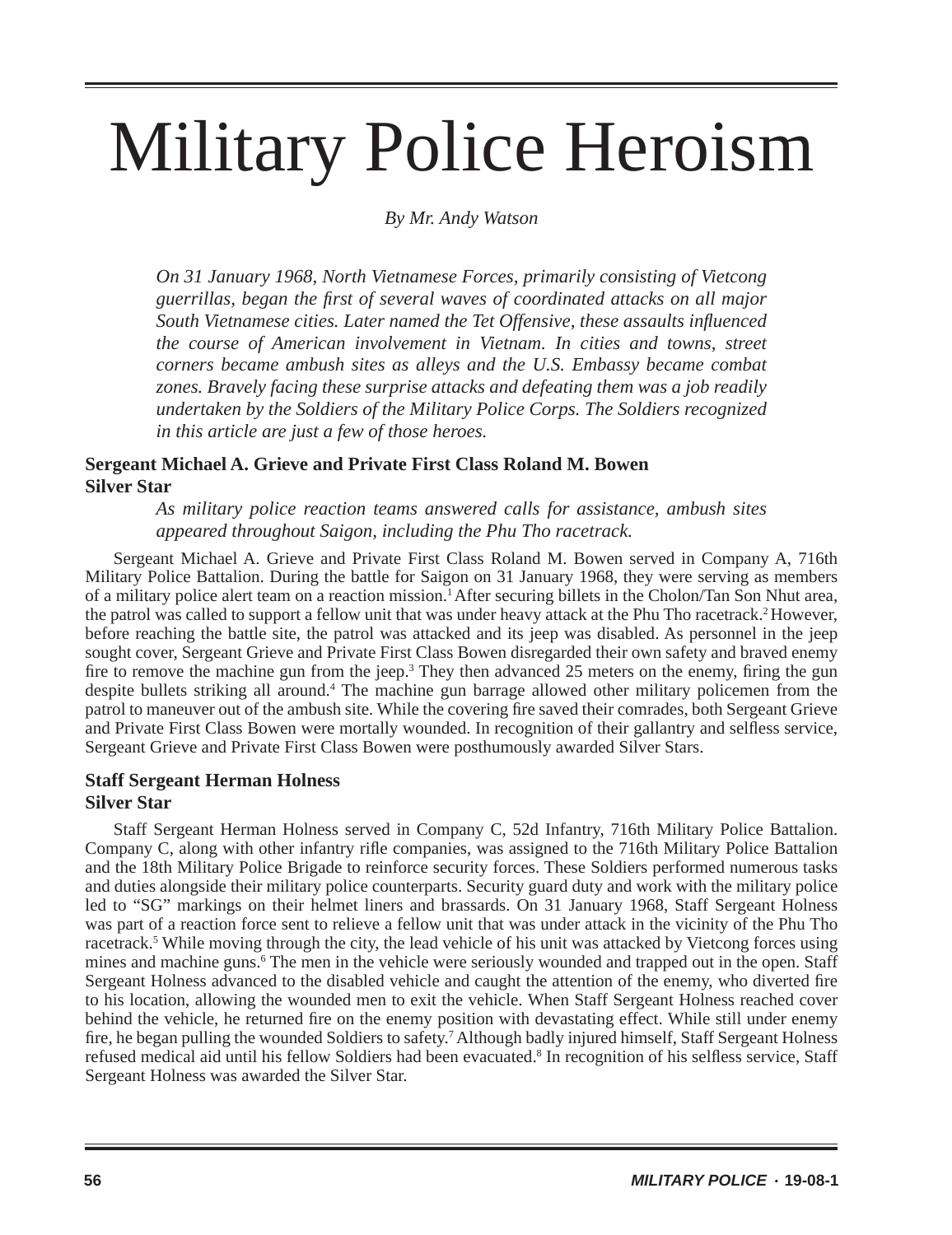### **Specialist Charles R. Miller Silver Star**

*After vehicles of a military police reaction force are ambushed with mines and machine guns, an extremely violent clash ensues. The ambush, fi refi ght, and numerous rescue attempts during the alley fight near Bachelor Officer Quarters (BOQ) 3 resulted in sixteen military police killed in action and another twenty-one wounded.* 

Specialist Charles R. Miller served with Company B, 716th Military Police Battalion. On 31 January 1968, his unit was patrolling Saigon late at night when they responded to a call to provide reinforcements at a BOQ under attack.<sup>9</sup> Racing to the area, Specialist Miller's vehicle was attacked and rendered inoperable.<sup>10</sup> Although injured and soaked with gasoline, Specialist Miller assumed an exposed position near his fiercely burning vehicle and delivered deadly fire upon the Vietcong to cover the exit of the vehicle by



**General Creighton Abrams pins the Silver Star on Specialist Miller (center).**

a fellow Soldier.11 Specialist Miller then found cover behind a tree and continued his attack against the ambushing force until forced to withdraw and seek medical attention.<sup>12</sup> For gallantry in combat and rendering assistance to a fellow Soldier in peril, Specialist Miller was awarded the Silver Star.

#### **First Lieutenant Gerald L. Waltman Silver Star**

First Lieutenant Gerald L. Waltman served with Company C, 716th Military Police Battalion. On 31 January 1968, after receiving reports of enemy activity near BOQ 3, a military police reaction team was dispatched to the area. While proceeding down an alley to engage the enemy, the lead vehicle of the reaction force was hit by a mine, with rocket and machine gun fire soon following.<sup>13</sup> First Lieutenant Waltman organized a small squad of volunteers to attempt a rescue of the wounded men trapped in the vehicle still under enemy fire. $14$ 



**Military police move into the alley behind BOQ 3.**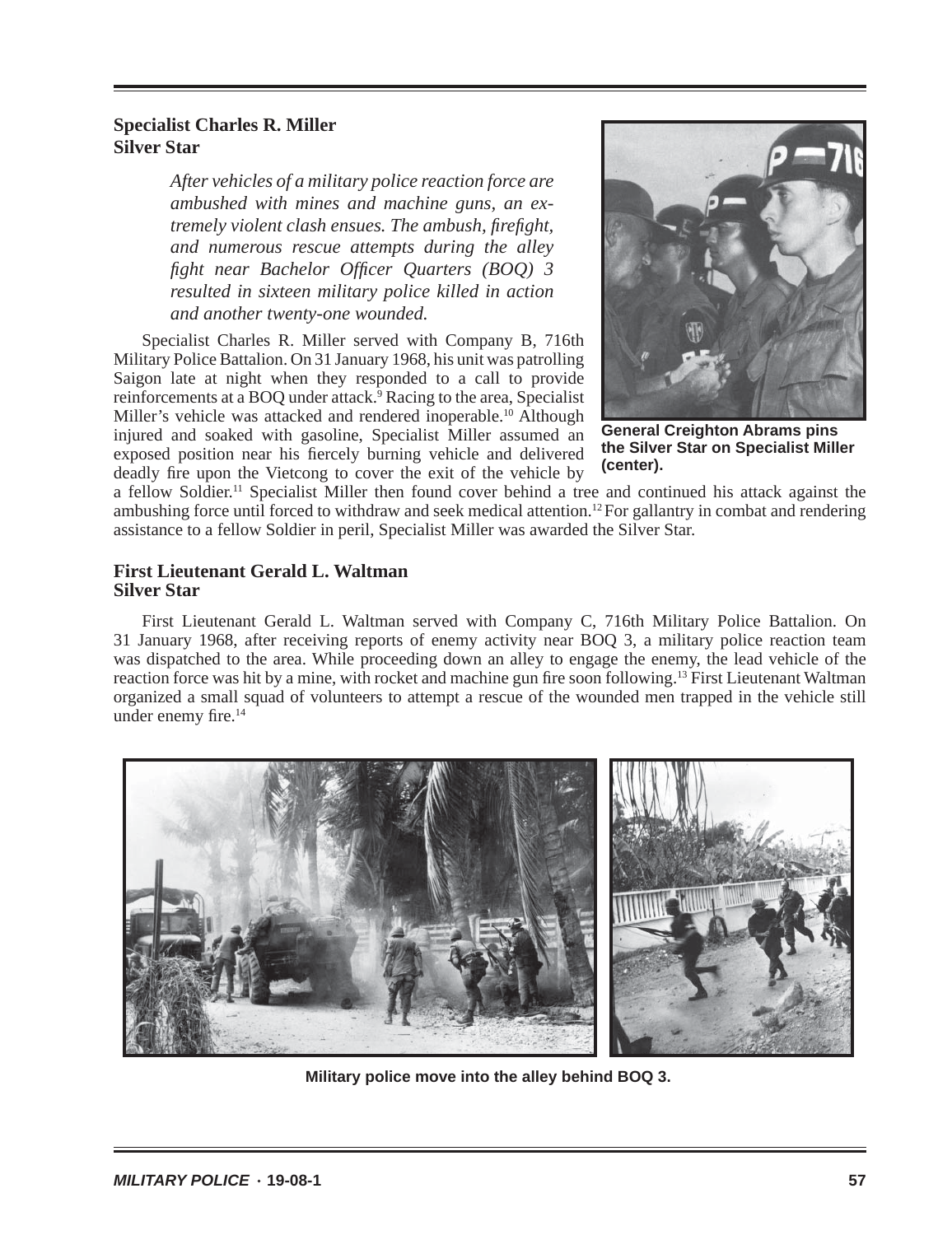As First Lieutenant Waltman led the squad toward the burning vehicle, the rescue was halted due to intense enemy fire. First Lieutenant Waltman then directed an attack on the enemy emplacement in a nearby building.15 As his squad entered the building, a rocket-propelled grenade exploded into the structure, injuring all but one of the men. Grimly acknowledging that the original rescue attempt could not proceed, First Lieutenant Waltman ignored his own injuries, calmly reassured his men, and led them out of the Vietcong entrapment under the cover of U.S. helicopter rocket fire.<sup>16</sup> For his leadership and as an example of courage under fire, First Lieutenant Waltman was awarded the Silver Star.

#### **Specialist Ronald P. Kendall Silver Star**

Specialist Ronald P. Kendall served with Company C, 716th Military Police Battalion. On 31 January 1968, following an attack on BOQ 3, the reaction force of military police sent to engage the enemy was ambushed. After the lead truck was attacked with mines, rockets, and machine gun fire, the focus of the mission was altered to save the wounded and trapped Soldiers in the disabled vehicle. Specialist Kendall was driving the second vehicle in the reaction force and immediately maneuvered into the alley to rescue the stranded and wounded Soldiers.<sup>17</sup> While still under an intense enemy barrage, Specialist Kendall positioned his vehicle to protect his comrades. Wounded in the process, he ignored his injury and helped two of the most seriously wounded military police Soldiers out of the killing zone.<sup>18</sup>

When informed that his unit was repositioning to another location, Specialist Kendall returned to the alley to recover his truck.<sup>19</sup> Refusing to turn back, he made his way to the truck and drove it clear of the alley, despite continuous and concentrated enemy fire. For saving his fellow Soldiers and exhibiting bravery in extreme circumstances, Specialist Kendall was awarded the Silver Star.

### **First Lieutenant Frank Ribich, Bronze Star for Valor, and Private First Class Paul V. Healey, Distinguished Service Cross**

#### *The battle to recapture the grounds of the U.S. Embassy and the resulting images became iconic for the Military Police Corps in Vietnam.*

Although featured in previous issues of *Military Police*, one cannot omit the following heroes—First Lieutenant Frank Ribich and Private First Class Paul V. Healey—who served in connection with the assault on the U.S. Embassy. First Lieutenant Ribich, who served with the 527th Military Police Company, led the military police team to recapture the embassy. Ribich's determined leadership and courage under fire were essential to the mission. For his actions, First Lieutenant Ribich was awarded the Bronze Star for Valor. Private First Class Healey, who served with Company B, 716th Military Police Battalion, eliminated numerous Vietcong from the embassy grounds with skill and perseverance. For his actions, Private First Class Healey was awarded the Distinguished Service Cross.

#### **Sergeant John H. Shook Silver Star**

Sergeant John H. Shook served with Company B, 716th Military Police Battalion. On 31 January 1968, Sergeant Shook was a member of the team assembled to retake the grounds of the U.S. Embassy. When the doors of the embassy compound were opened, Sergeant Shook led a charge into the bullet-swept enclosure.<sup>20</sup> Braving enemy fire and grenades, he moved from position to position within the courtyard of the embassy, killing Vietcong insurgents with rifle fire.<sup>21</sup> Sergeant Shook also assisted a trapped embassy officer, braving open ground to send riot gas grenades to the officer and then directing his comrades' fire on the enemy.<sup>22</sup> Sergeant Shook was awarded the Silver Star in recognition of his "fearless and aggressive efforts" during the assault at the U.S. Embassy.23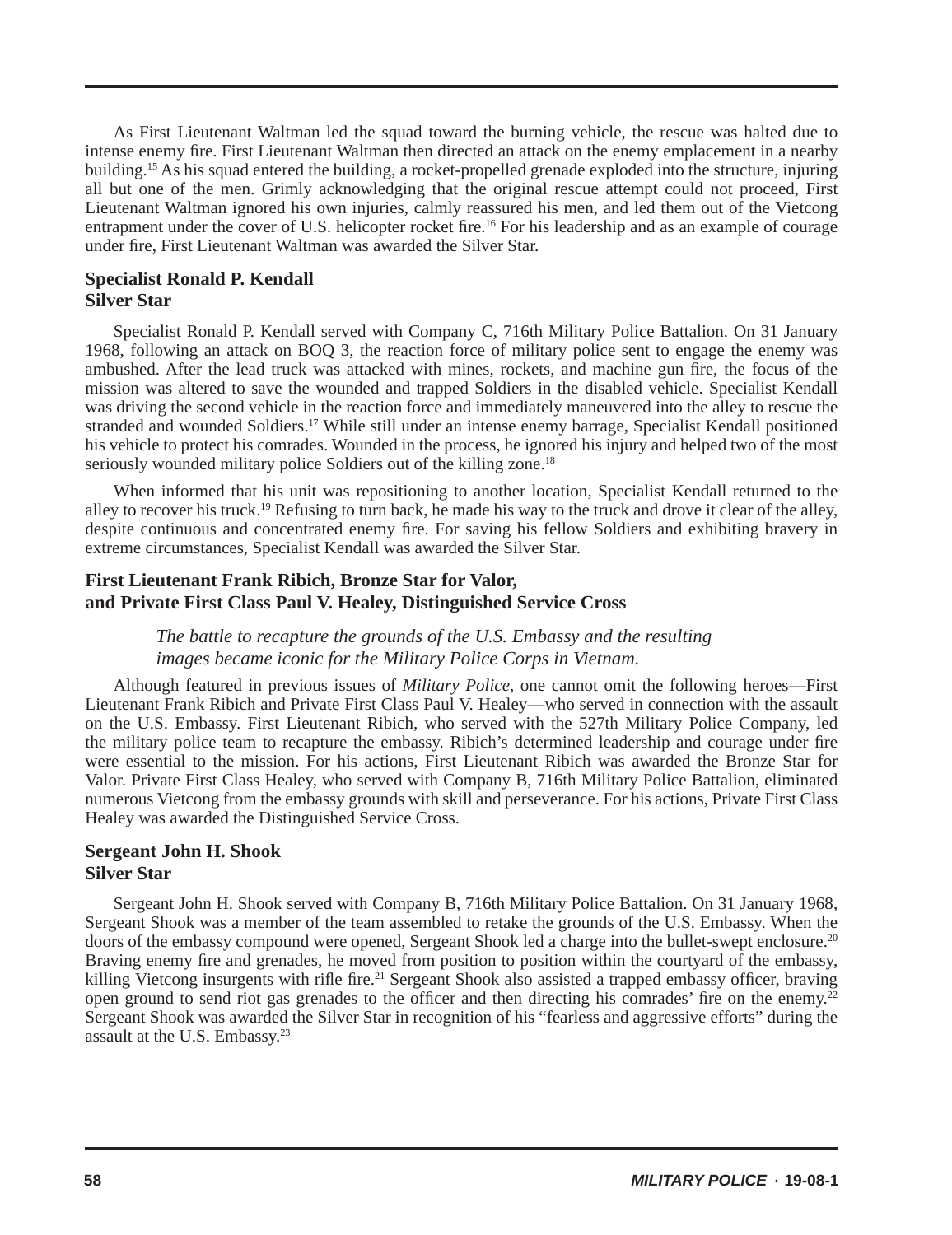

**Military police pause near the U.S. Embassy after its recapture.**

#### **Specialist Leon J. Shrum Silver Star**

*Although Saigon received most of the attention in the massive offensive, there were numerous other cities that became targets of the Vietcong as well.*

Specialist Leon J. Shrum served with the 148th Military Police Platoon, 95th Military Police Battalion. On 31 January 1968, Specialist Shrum and fellow military police Soldiers from the 148th were defending My Tho against attacks by the Vietcong. While moving to engage a portion of the guerilla force within the city, a reconnaissance patrol was ambushed by a much larger force and trapped at a street intersection.24 Responding to a call for assistance, Specialist Shrum volunteered to carry a supply of machine gun ammunition to the overwhelmed troops.<sup>25</sup> Under enemy fire and across approximately 250 meters of open ground, Specialist Shrum rushed the ammunition to the ambushed patrol.<sup>26</sup> While aiding the patrol members in repelling the attacks, Specialist Shrum was mortally wounded. For his actions in preventing further casualties in the ambush and for his selfless service in immediate danger, Specialist Shrum was posthumously awarded the Silver Star.

#### **Endnotes:**

1 "General Orders No. 974: Silver Star Citation," Headquarters, U.S. Army Vietnam, 2 March 1968. 2 Ibid. 3 "General Orders No. 1103: Silver Star Citation," Headquarters, U.S. Army Vietnam, 13 March 1968. 4 Ibid. 5 "General Orders No. 1133: Silver Star Citation," Headquarters, U.S. Army Vietnam, 15 March 1968.

6 Ibid.

- 7 Ibid.
- 8 Ibid.

```
9
"General Orders No. 1234: Silver Star Citation," Headquarters, U.S. Army Vietnam, 21 March 1968.
```
- <sup>10</sup>Ibid.
- $<sup>11</sup>$ Ibid.</sup>